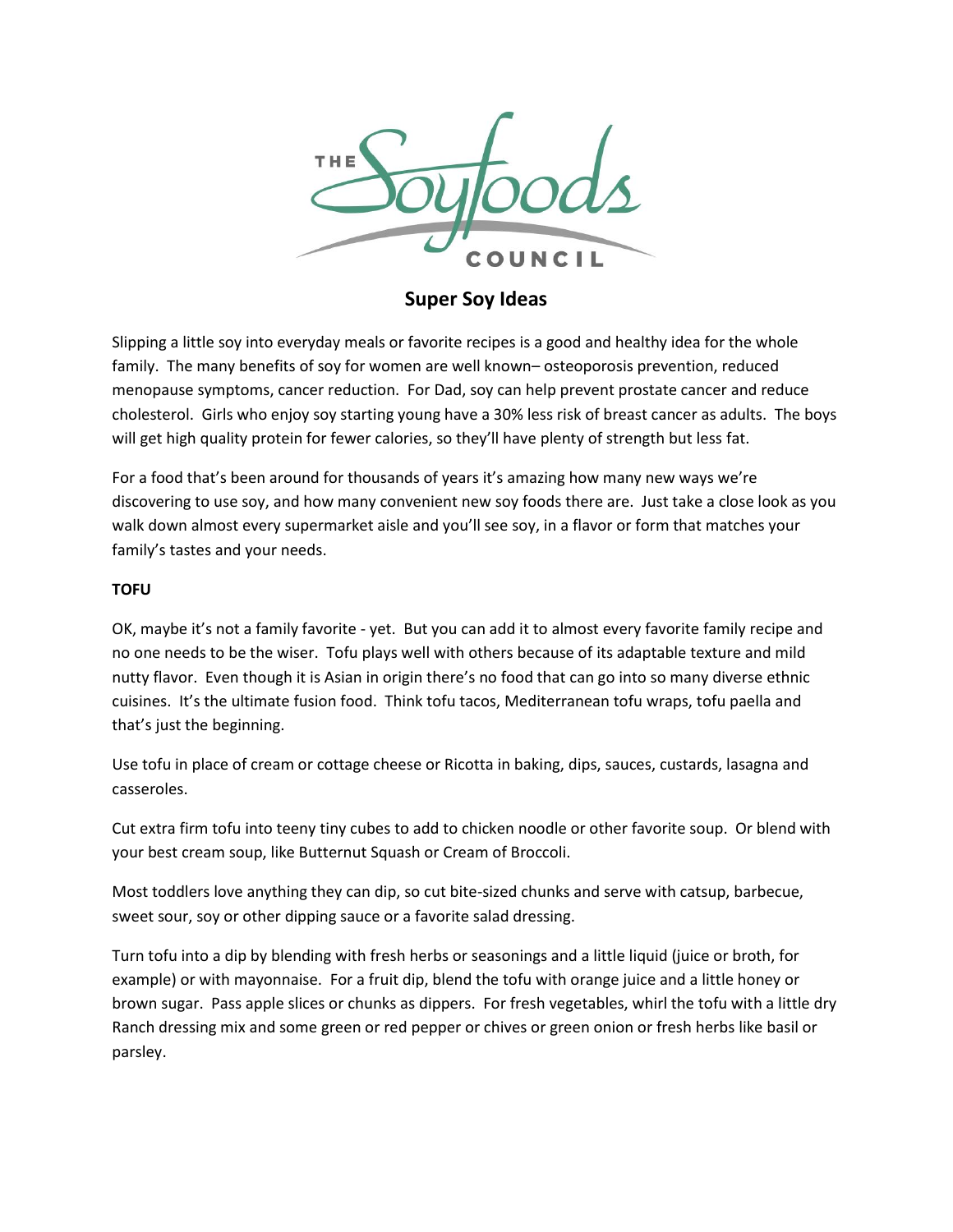Desserts can be guilt free with tofu as the base. Consider a mighty mousse, or a parfait from a tofubased pudding, or a creamy-with-tofu pumpkin pie. You'll find frozen tofu-based desserts in the freezer case, or start with a tofu base for homemade.

Tofu and Jell-o can jiggle together. Prepare fruit-flavored gelatin with half the amount of water called for. Blend tofu in the blender or food processor and then mix into the gelatin. Chill until set.

Stir some tofu into cornbread mix (or a scratch recipe) or into polenta.

Turn tofu into tasty croutons for salad toppers by pressing with paper towels, then cutting cubes and frying in garlic-flavored oil until brown.

Tofu comes firm, extra firm, silken, soft, packed in water, packed in an airtight box(silken), smoked, or flavored with BBQ or Thai seasonings and more. No need to be confused about the forms – just think of tofu as soft or firm cheese. You can blend or puree the soft forms (silken and soft) and cube, slice or dice the firm or extra firm. And think about what you want the tofu to do…blend in its keep its shape.

Tofu can even go on the grill. Just cut extra-firm tofu into thick slices ("steaks") and grill or pan broil and then top with Chimichurri, barbecue sauce, salsa, pesto, chutney or just a mixture of chopped fresh herbs (basil and mint for example) and some balsamic vinegar.

## **EDAMAME**

Edamame (sweet green soybeans) is practically the perfect vegetable. It's available in the freezer case. It looks like a tiny lima bean, only greener, and has a more pleasant consistency. You can take edamame anywhere. And it's an excellent source of high quality protein.

Add edamame to your favorite vegetable soup. Toss some into green salads or stir into a combination bean salad. Buzz it in the blender to make a surprising spread or dip or for the basis of an impressive main dish soufflé. Stir into stir fry. Or just set out for snacking, as the Japanese do. They serve edamame in the pods, for each diner to pop the beans out of the pod and into the mouth.

Fix a frittata with edamame, along with any leftovers you might have in the fridge. Or add edamame to Pasta Primavera.

Partner edamame with green beans, diced red peppers and corn for Succotash with spunk.

Stir edamame into regular tomato salsa, pineapple salsa, mango salsa, avocado salsa, any salsa.

Beans and rice are a long-time combination. Use edamame with almost any rice: brown, white, red, jasmine, basmati. Or stir edamame into risotto for a beautiful color and flavor addition.

# **SOY CRUMBLES and TSP (Textured Soy Protein)**

How many of your everyday recipes call for ground beef? And how many of those recipes would you like to "thin up" by reducing calories and saturated fat. Then just look in the deli meats section of the supermarket and you'll find soy crumbles, a super-convenient form of textured soy protein. In addition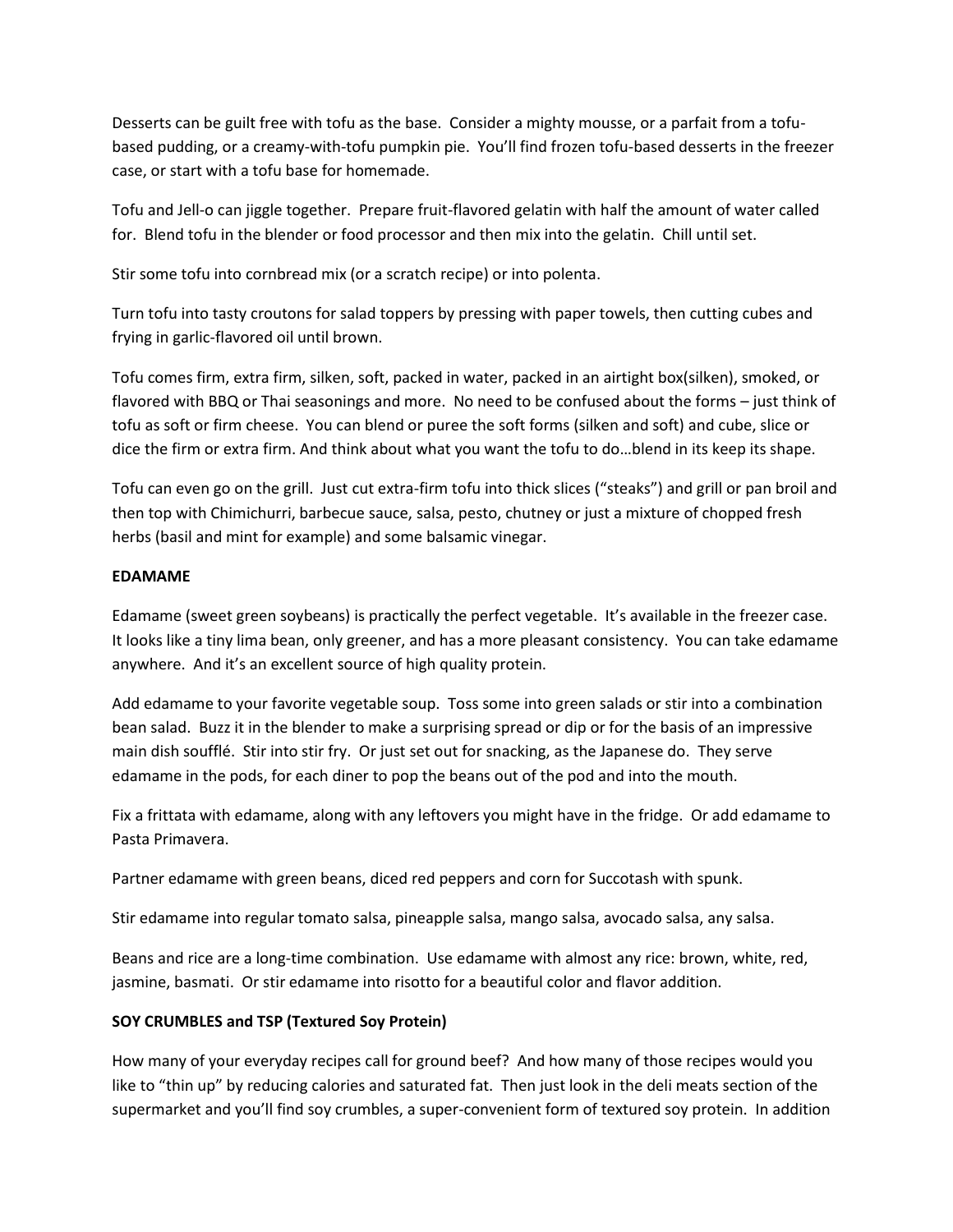to the nutrition benefits, the crumbles are real time savers – already browned and crumbled and ready to add to spaghetti sauce, casseroles, Sloppy Joes, etc.

TSP (textured soy protein) also comes in a dry form, usually found in the natural foods section. Think of TSP as meat you can keep on the shelf – always handy, ready to add to recipes and no worries about refrigeration or food safety. Most TSPs require rehydration, which takes only minutes, or can be

rehydrated when used in a liquid mixture, such as soup, chili or spaghetti sauce. Consider a TSP replacement for most of your recipes that use ground meat: sloppy Joes, meat loaf, meat balls, and any of the burger help blends.

Think about adding to cookies...if the recipe calls for 3 cups of oatmeal, use 1  $\frac{1}{2}$  cups TSP and 1  $\frac{1}{2}$  cups of oatmeal.

Making a graham cracker or coconut crust...add ¼ to 1/3 cup of TSP for extra crunch and protein.

## **CANNED SOYBEANS**

These should become the newest staple on your pantry shelf. Use them anywhere you'd use any other beans and know that you're providing a protein punch as well as the many regular bean benefits – such as fiber. Try tan or black, or mix 'em. Their flavor is slightly different from ordinary beans, but most of the traditional bean recipes have plenty of garlic and spices so the finished product is very similar.

Puree either tan or black beans in the blender for refried beans (we suggest reheating with spices rather than frying) or bean dip. Blend with lots of Mexican or Mediterranean seasonings to spread on corn, flour or flavored tortillas for wraps. The bean spread adds flavor and helps hold the other wrap ingredients in place.

## **SOYNUTS and SOYNUT BUTTER**

Soynuts come roasted and in a multitude of flavors – perfect for snacking and with the plus of all of soy's nutrition benefits in just a ½ cup serving.

Stir some soy nuts into chocolate chip, oatmeal or almost any other cookie dough. Or try replacing the peanut butter in bars or drop cookies with soy nut butter and add whole or coarsely chopped soy nuts.

Sprinkle soy nuts over salads, Thai dishes, or steamed vegetables for a surprising crunch as well as a nutrition punch. Or toss with pasta for a delightful crunch.

# **SOY FLOUR**

You can add extra protein to almost any baked good by replacing up to % of the amount of wheat flour in a recipe with soy flour.

Soy flour adds a nice nuttiness to banana or blueberry muffins, chocolate chip or oatmeal cookies. And there's a protein benefit as well.